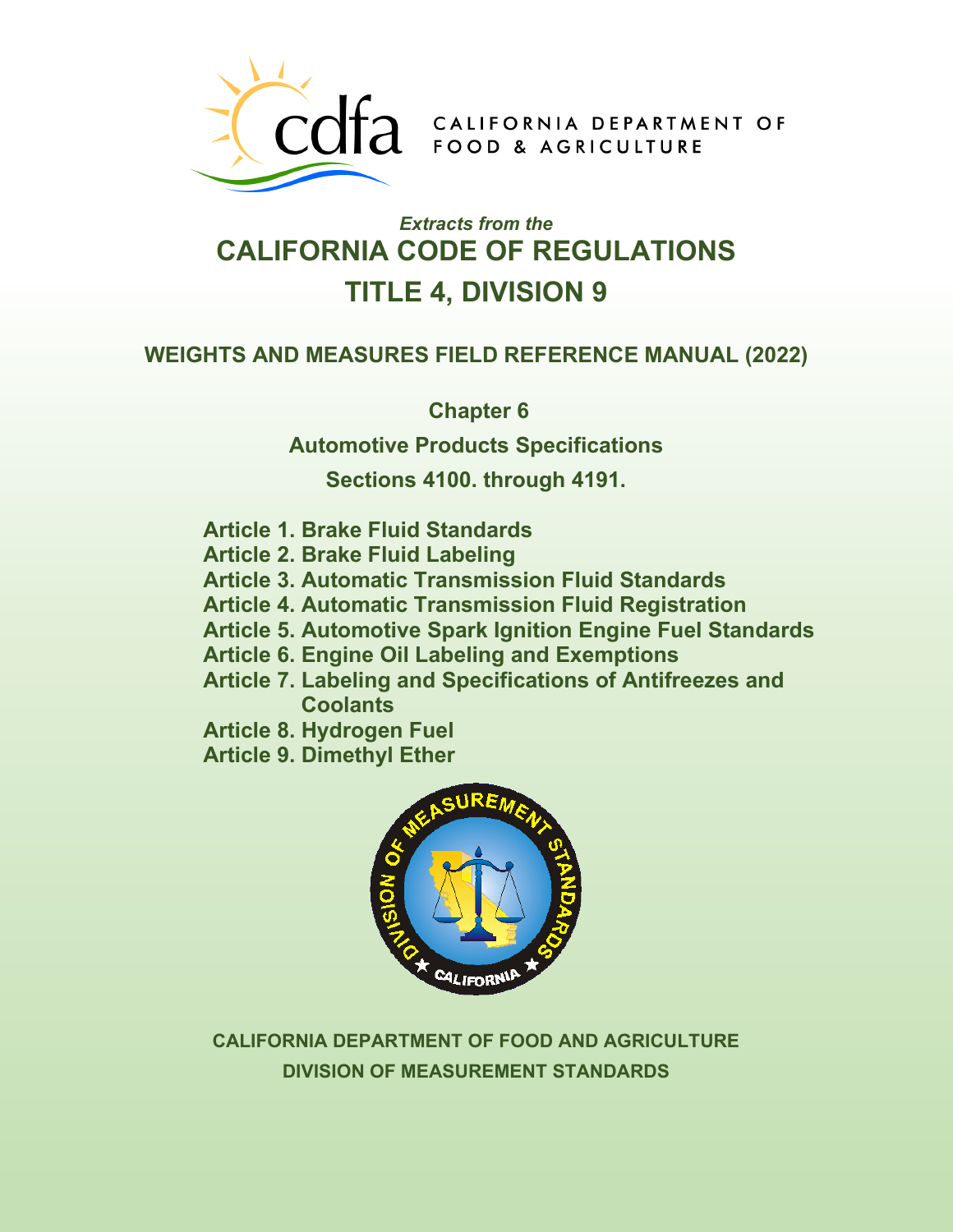#### **Automotive Products Specifications Title 4, Division 9, Chapter 6**

## **DISCLAIMER**

This document represents the Division of Measurement Standards' field manual for enforcing regulations pertaining to weights and measures in California. This field manual is not to be considered as the official Code of Regulations, as published by Barclays Law Publishers.

To find the latest online version of the California Code of Regulations (CCR) Title 4, Division 9, visit the California Office of Administration Law at:

**<http://ccr.oal.ca.gov/linkedslice/default.asp?SP=CCR-1000&Action=Welcome>**

The CCR may also be accessed at **<http://oal.ca.gov/>** by selecting the link Titled "California Code of Regulations" under the list of "Sponsored Links" in the left column on the OAL Home page.

For information concerning the contents of this document, please contact the Division of Measurement Standards by e-mail at [dms@cdfa.ca.gov.](mailto:dms@cdfa.ca.gov)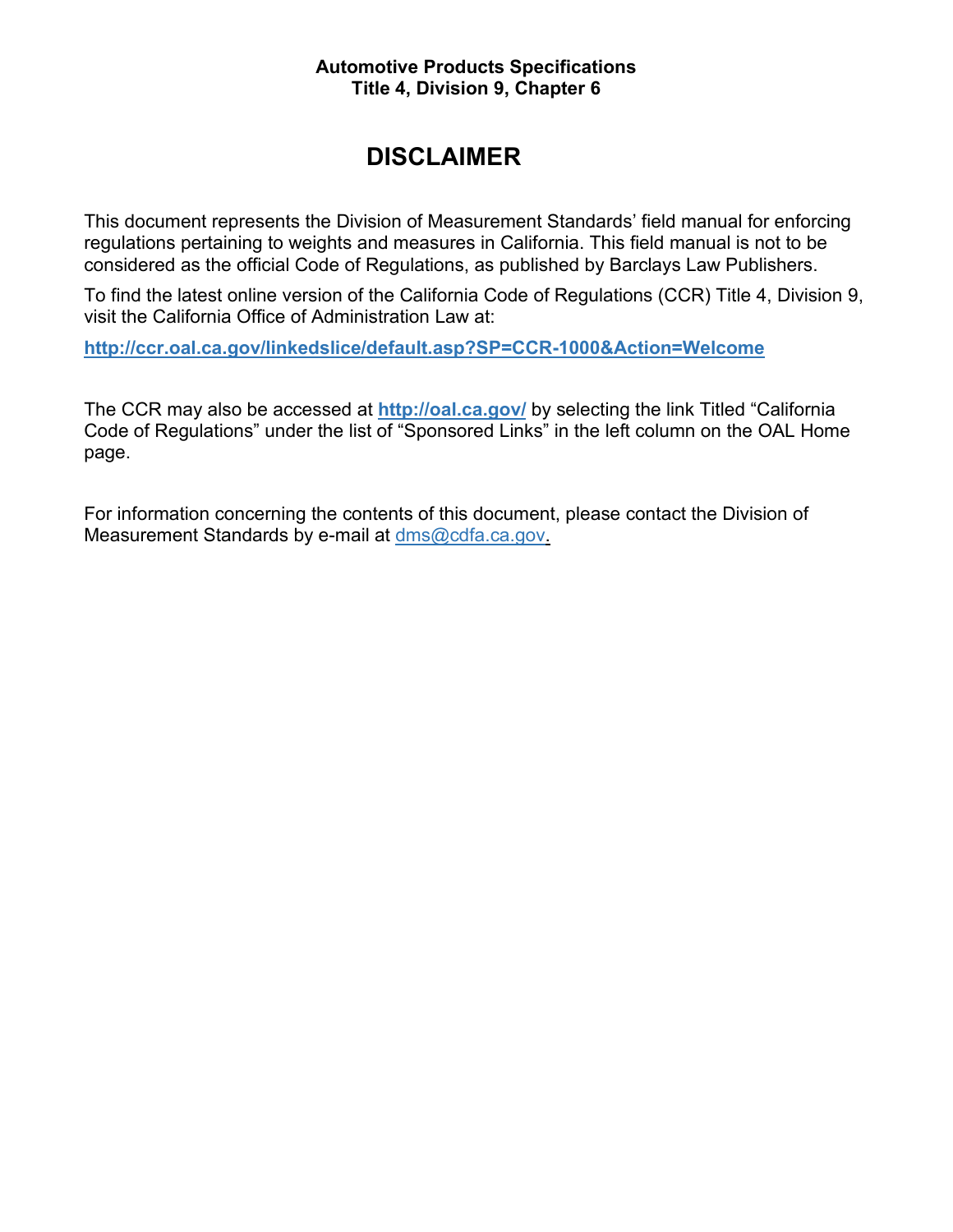## **EXTRACT FROM CALIFORNIA CODE OF REGULATIONS Title 4, Division 9, Chapter 6**

| Chapter 6. Automotive Products Specifications §§ 4100. through 4991. 1                  |
|-----------------------------------------------------------------------------------------|
|                                                                                         |
|                                                                                         |
|                                                                                         |
|                                                                                         |
|                                                                                         |
| § 4140. Definitions Used in Title 4, Division 9, Chapters 6 and 7 1                     |
|                                                                                         |
|                                                                                         |
|                                                                                         |
|                                                                                         |
|                                                                                         |
|                                                                                         |
|                                                                                         |
|                                                                                         |
|                                                                                         |
|                                                                                         |
| § 4163. Specifications - Recycled Glycol Base Engine Coolant for Automobiles and Light  |
| § 4164. Specifications - Recycled and Reconditioned Glycol Base Prediluted Engine       |
|                                                                                         |
| § 4166. Variance from Chloride Standard - Specifications for Recycled Engine Coolant.   |
| § 4167. Variance from Chloride Standard - Specifications for Recycled Prediluted Engine |
|                                                                                         |
|                                                                                         |
|                                                                                         |

PS - i (01/22)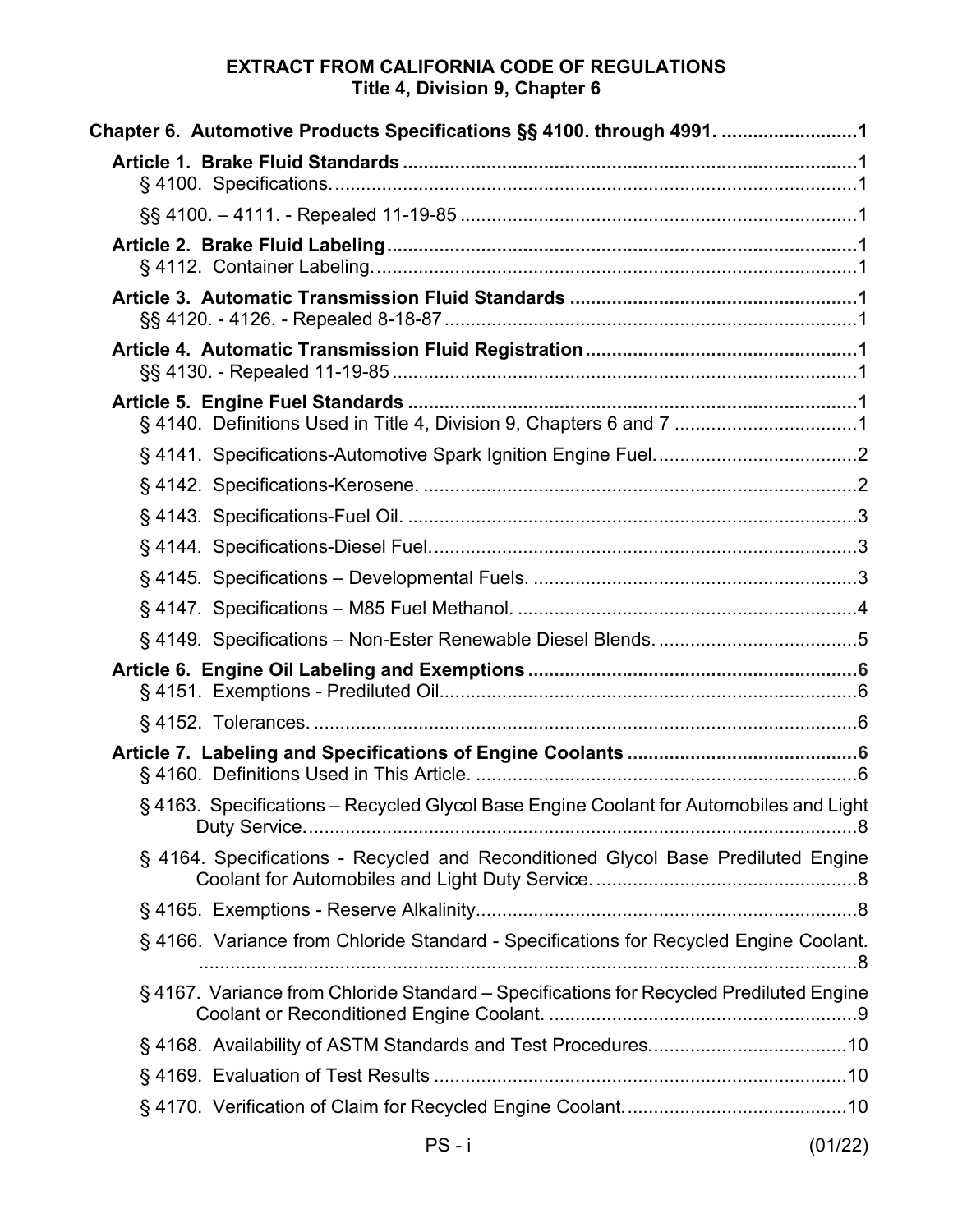| § 4171. Verification of Claim for Recycled Prediluted Engine Coolant or Reconditioned |
|---------------------------------------------------------------------------------------|
|                                                                                       |
| Article 8.  Hydrogen Fuel………………………………………………………………………………………11                          |
|                                                                                       |
| § 4181. Specifications – Hydrogen Fuel Used in Internal Combustion Engines. 12        |
| Article 9. Specifications for Dimethyl Ether Used as a Motor Vehicle Fuel 12          |
|                                                                                       |
| § 4191. Specifications - Dimethyl Ether used as a Motor Vehicle Fuel. 12              |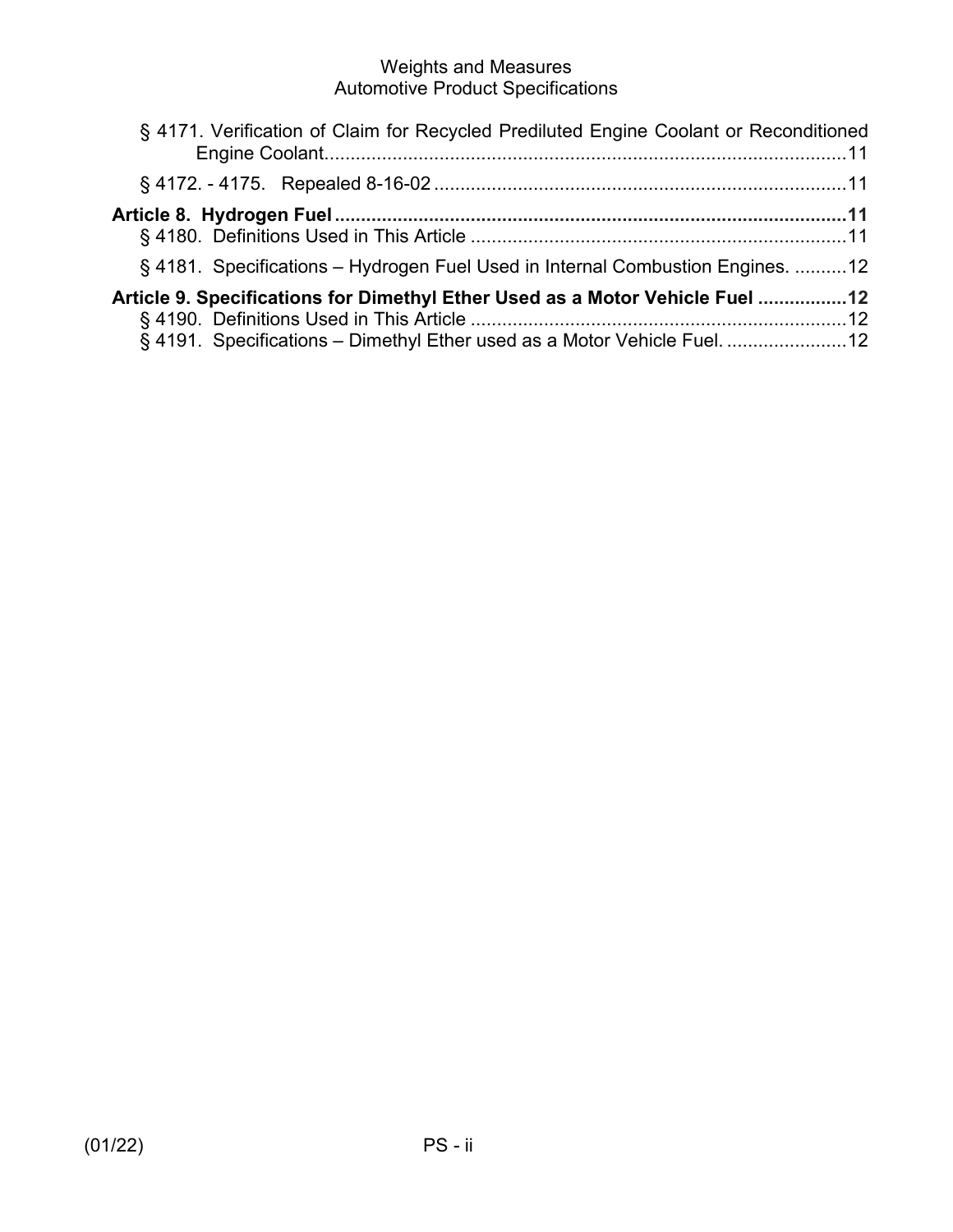## **Chapter 6. Automotive Products Specifications §§ 4100. through 4991.**

## **Article 1. Brake Fluid Standards**

#### <span id="page-4-2"></span><span id="page-4-1"></span><span id="page-4-0"></span>**§ 4100. Specifications.**

Brake fluid shall conform to the current specifications of the National Highway Traffic Safety Administration, United States Department of Transportation.

NOTE: Authority cited: Sections 12027 and 13710(c), Business and Professions Code. Reference: Section 13710(c), Business and Professions Code.

## <span id="page-4-3"></span>**§§ 4100. – 4111. - Repealed 11-19-85**

#### <span id="page-4-4"></span>**Article 2. Brake Fluid Labeling**

#### <span id="page-4-5"></span>**§ 4112. Container Labeling.**

In addition to the requirements of Section 13711(d), Business and Professions Code, the label of each container of brake fluid shall bear the brand name in letters not less than one-eighth inch (3.18 mm) in height.

Numerals used in connection with the brand name or merits of the product shall not exceed the actual dry equilibrium reflux boiling point of the product. Nothing in this section prohibits the use of any numeral or combination thereof in such a manner that it cannot reasonably be confused with the dry equilibrium reflux boiling point of the product.

NOTE: Authority cited: Sections 12027, 12609 and 13710(c), Business and Professions Code. Reference: Sections 12602 and 13711(d), Business and Professions Code.

#### **Article 3. Automatic Transmission Fluid Standards**

#### <span id="page-4-7"></span><span id="page-4-6"></span>**§§ 4120. - 4126. - Repealed 8-18-87**

#### **Article 4. Automatic Transmission Fluid Registration**

#### <span id="page-4-9"></span><span id="page-4-8"></span>**§§ 4130. - Repealed 11-19-85**

#### **Article 5. Engine Fuel Standards**

#### <span id="page-4-11"></span><span id="page-4-10"></span>**§ 4140. Definitions Used in Title 4, Division 9, Chapters 6 and 7**

(a) "Biodiesel" means a fuel comprised of mono-alkyl esters of long chain fatty acids derived from vegetable oils or animal fats, designated B100, and meeting the specifications set forth by the ASTM International in the latest version of Standard Specification for Biodiesel Fuel Blend Stock (B100) for Middle Distillate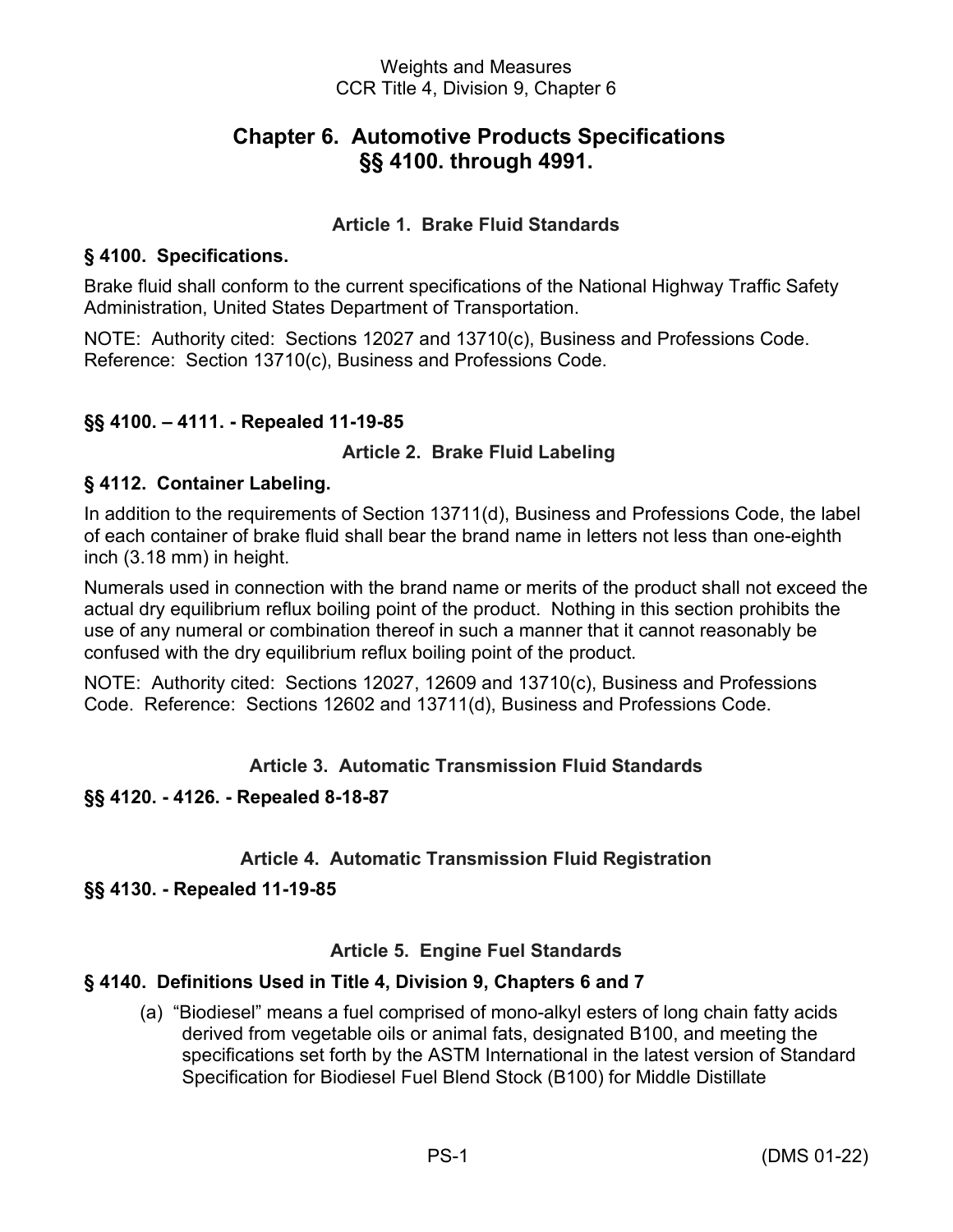Fuels D6751 contained in the ASTM publication entitled: Annual Book of ASTM Standards, Section 5.

- (b) "Diesel fuel" means a light middle or middle distillate fuel which may be blended up to 5. volume percent biodiesel, and meeting the specifications set forth by the ASTM International in the latest version of Standard Specification for Diesel Fuel Oils D975 contained in the ASTM publication entitled: Annual Book of ASTM Standards, Section 5.
- (c) "Biodiesel blend" means biodiesel blended with petroleum-based diesel fuel.
- (d) "Non-ester renewable diesel" means a diesel fuel registered as a motor vehicle fuel or fuel additive under 40 CFR Part 79, as amended by Pub. L. 91-604, produced from nonpetroleum renewable resources that is not a mono-alkyl ester.
- (e) "Non-ester renewable diesel blend" means non-ester renewable diesel blended with petroleum-based diesel fuel.
- (f) "Biomass-based diesel" means a renewable diesel fuel that meets the definition of either biodiesel or non-ester renewable diesel.

NOTE: Authority cited: Sections 12027, 13440 and 13450, Business and Professions Code. Reference: Sections 13401, 13440, 13441, 13450 and 13451, Business and Professions Code.

## <span id="page-5-0"></span>**§ 4141. Specifications-Automotive Spark Ignition Engine Fuel.**

Automotive spark ignition engine fuel specifications shall conform to the latest standards set forth in the ASTM International D 4814 with the following exception:

Vapor pressure specifications shall not be more than the maximum specified by any California state law. When the maximum Reid Vapor Pressure specification for automotive spark-ignition engine fuel is below that established by D 4814, the Vapor Pressure/Distillation Class AA specification for distillation temperatures may be applied in the manufacture of automotive spark-ignition engine fuel.

NOTE: Authority cited: Sections 12027 and 13440, Business and Professions Code. Reference: Sections 13401(m), 13440 and 13441, Business and Professions Code.

## <span id="page-5-1"></span>**§ 4142. Specifications-Kerosene.**

Kerosene shall meet the specifications set forth by the ASTM International in the latest version of Standard Specification for Kerosene D-3699 contained in ASTM publication entitled: Annual Book of ASTM Standards, Section 5, Volume 05:03.

NOTE: Authority cited: Sections 12027, 12609 and 13450, Business and Professions Code. Reference: Sections 13401(c) and 13450, Business and Professions Code.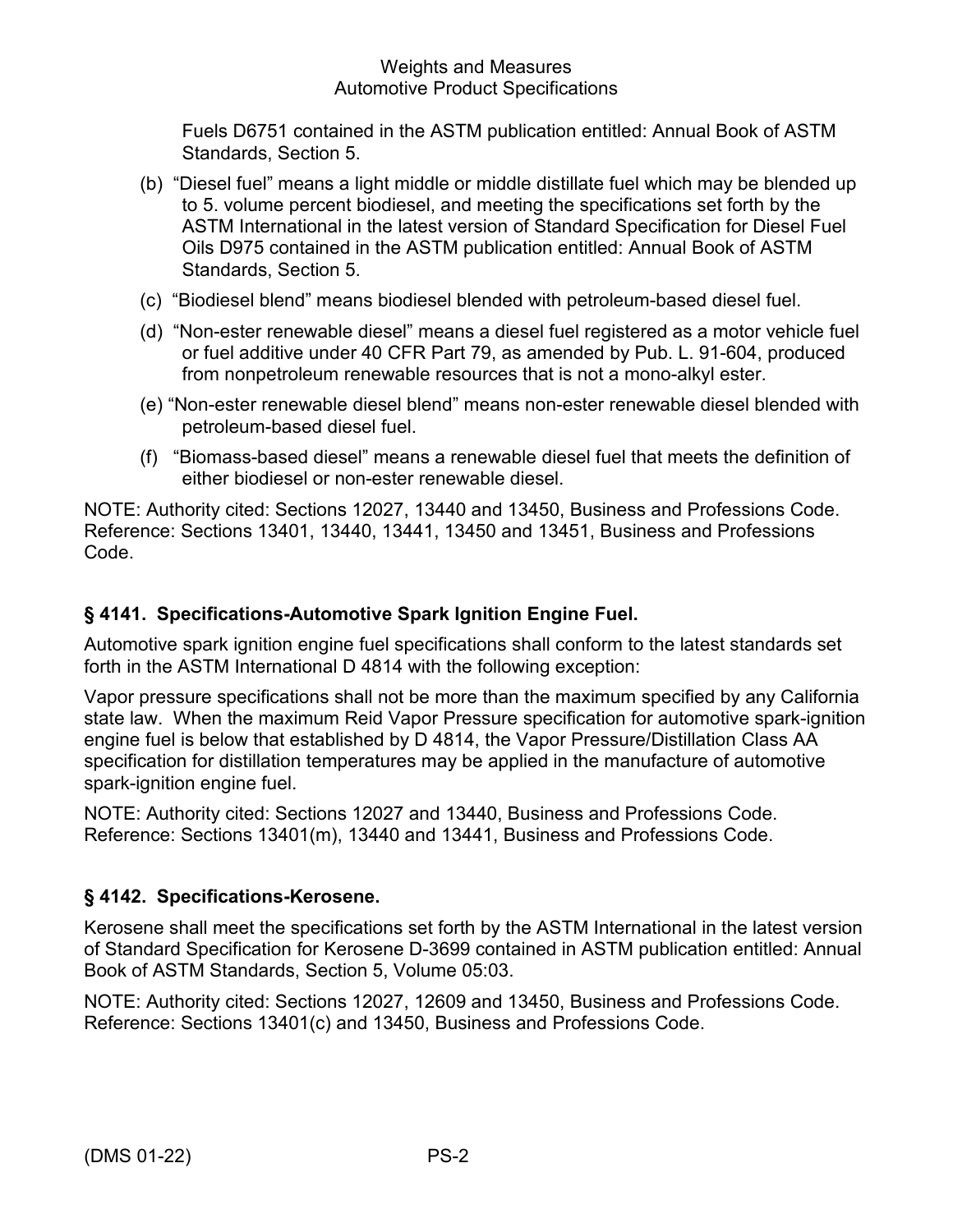## <span id="page-6-0"></span>**§ 4143***.* **Specifications-Fuel Oil.**

Fuel oil shall meet the specifications set forth by the ASTM International in the latest version of Standard Specification for Fuel Oils D-396 contained in the ASTM publication entitled: Annual Book of ASTM Standards, Section 5, Volume 05:01,except the sulfur content shall not exceed the maximum specified by any California state law.

NOTE: Authority cited: Sections 12027 and 13450, Business and Professions Code. Reference: Sections 13401(l) and 13450, Business and Professions Code.

County plans will be approved in writing by the Director upon request and compliance with adequate requirements.

NOTE: Authority cited: Sections 12027 and 12212, Business and Professions Code. Reference: Section 12212, Business and Professions Code.

#### <span id="page-6-1"></span>**§ 4144***.* **Specifications-Diesel Fuel.**

Diesel fuel shall meet the specifications set forth by the ASTM International in the latest version of Standard Specification for Diesel Fuel Oils D-975 contained in the ASTM publication entitled: Annual Book of ASTM Standards, Section 5, Volume 05:01, except the sulfur content shall not exceed the maximum specified by any California state law. This standard is available from the ASTM International office at 100 Barr Harbor Drive, P.O. Box C700, West Conshohocken, Pennsylvania 19428-2959; or by calling (610) 832-9585 or by accessing the internet at: http://www.astm.org website.

NOTE: Authority cited: Sections 12027 and 13450, Business and Professions Code. Reference: Sections 13401(j), 13450, and 13451, Business and Professions Code.

#### <span id="page-6-2"></span>**§ 4145***.* **Specifications – Developmental Fuels.**

- (a) Sales of developmental engine fuels authorized by the Department are not subject to restrictions imposed upon the sale of non-conforming fuel products as set forth in Business and Professions Code Sections 13441, 13442 and 13451, but the Department's authorization does not create a variance or waiver from any other applicable California statute or regulation.
- (b) An applicant for authorization to sell developmental engine fuel must submit the following information to the Department:
	- (1) a statement of the potential benefit of the fuel to the people of California; and
	- (2) a description of test conditions associated with the use of the fuel, including control and monitoring practices, and the method of distribution and storage.
- (c) Any authorization provided by the Department is subject to the following terms and conditions:
	- (1) The authorization is limited to a period of two years, with an automatic renewal for an additional two years in the absence of action to revoke the authorization by the Department; and,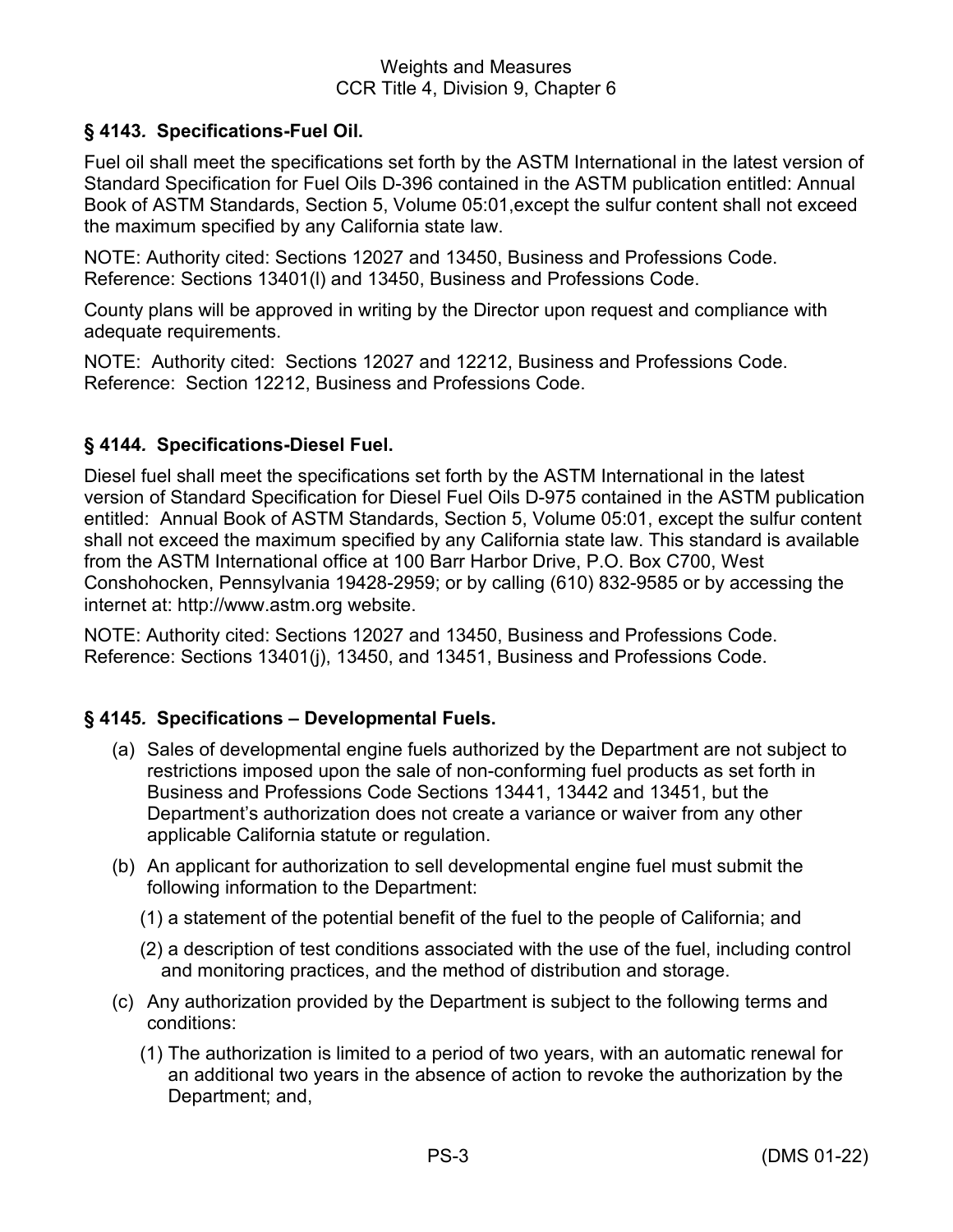- (2) Damages caused by sale, delivery, storage, handling and usage of the fuel shall be addressed in accordance with contractual provisions negotiated and agreed upon by the authorization holder and the user; and,
- (3) The authorization holder shall report information to the Department as required to monitor the use of the fuel during the process of developing a generally recognized chemical and performance standard through a recognized consensus organization or standards writing organization, such as ASTM International or SAE International. The Department shall specify the reporting requirements on a case by case basis at the time the authorization is granted.
- (4) Any device used for the sale or distribution of a developmental engine fuel must comply with the Business and Professions Code Section § 12500 (e).
- (d) The Department may take action to revoke the authorization at any time. Revocation of the authorization is effective and final upon receipt of written notification by the authorization holder. The Department may take action to revoke the authorization if the Department finds:
	- (1) the authorization holder has violated any of the terms and conditions of the authorization; or,
	- (2) the authorization holder has abandoned efforts to develop a generally recognized chemical and performance standard for the fuel through a recognized consensus organization or standards writing organization.
	- (3) there is a high probability of equipment harm with the continued use of the developmental fuel or to protect the public safety.
- (e) The authorization shall cease to exist upon publication of a generally recognized chemical and performance standard for the fuel.

NOTE: Authority cited: Sections 12027 and 13405, Business and Professions Code. Reference: Sections 13401, 13440 - 13443 and 13450 - 13451, Business and Professions Code.

## **§ 4146***.* **Specifications – E85 Fuel Ethanol.**

E85 Fuel Ethanol shall meet the specifications set forth by ASTM International in the latest version of "Standard Specification for Fuel Ethanol (Ed75 – Ed85) for Automotive Spark-Ignition Engines D 5798", contained in the ASTM publication entitled: Annual Book of ASTM Standards, Section 5.

NOTE: Authority cited: Sections 12027 and 13440, Business and Professions Code. Reference: Sections 13401(m), 13440 and 13441, Business and Professions Code.

## <span id="page-7-0"></span>**§ 4147***.* **Specifications – M85 Fuel Methanol.**

M85 Fuel Methanol shall meet the specifications set forth by ASTM International in the latest version of "Standard Specification for Fuel Methanol (M70 – M85) for Automotive Spark-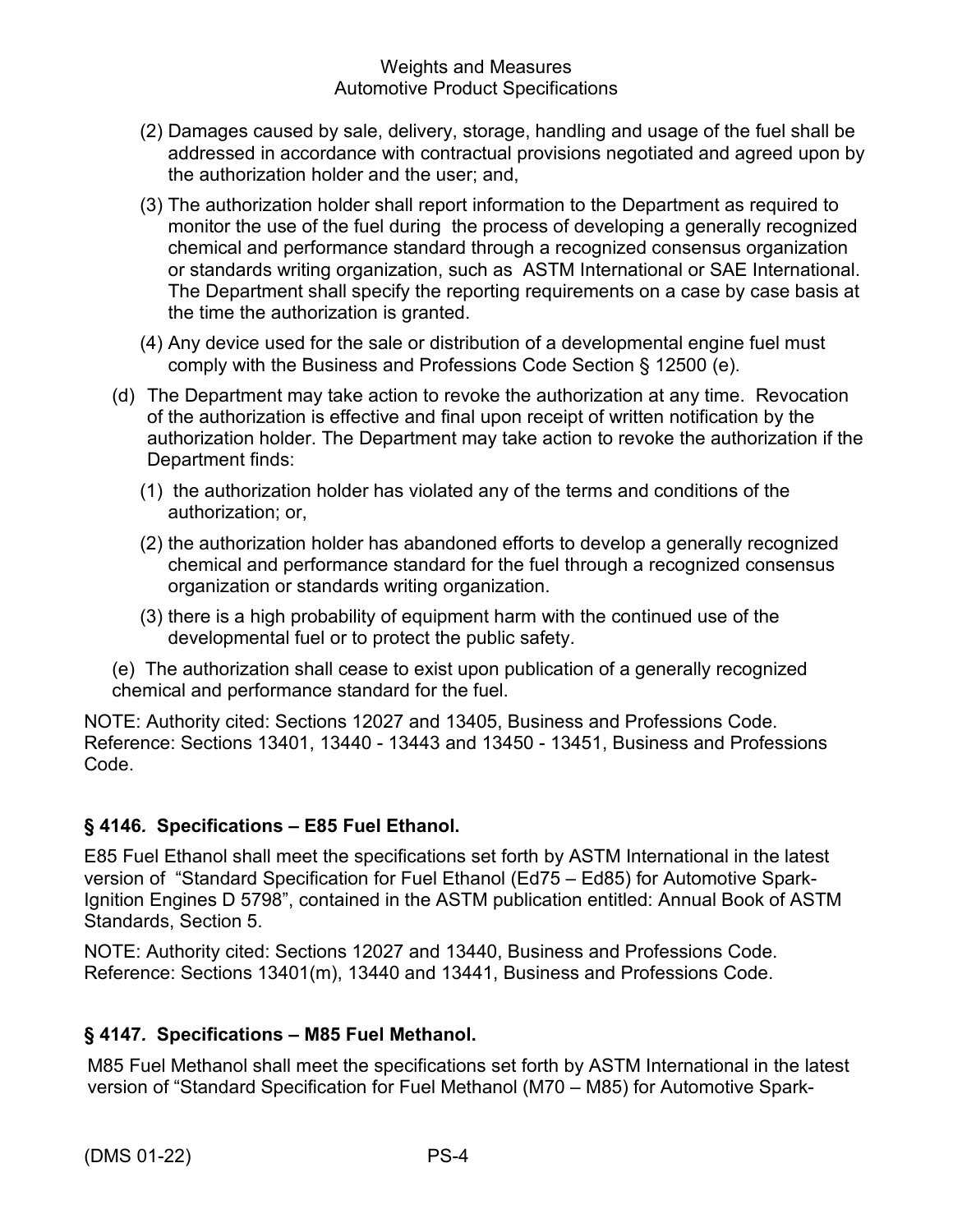Ignition Engines D 5797", contained in the ASTM publication entitled: Annual Book of ASTM Standards, Section 5.

NOTE: Authority cited: Sections 12027 and 13440, Business and Professions Code. Reference: Sections 13401(m), 13440 and 13441, Business and Professions Code.4074. Instructions to Sealers.

## **§ 4148***.* **Specifications – Biodiesel Blends**.

Biodiesel Fuel Blends shall meet the following specifications:

(a) Biodiesel blends with a concentration of 5. volume percent biodiesel or less shall meet the specification set forth by ASTM International in the latest version of the "Standard Specification for Diesel Fuel Oils" D975, publication entitled: Annual Book of ASTM Standards, Section 5.

(b) Biodiesel blends with a concentration from 6. to 20. volume percent biodiesel shall meet the specifications set forth by ASTM International in the latest version of the "Standard Specification for Diesel Fuel Oil, Biodiesel Blend (B6 to B20)" D7467, contained in the ASTM publication entitled: Annual Book of ASTM Standards, Section 5.

(c) Any finished biodiesel fuel blend greater than 20. volume percent biodiesel, shall meet the specifications set forth by ASTM International in the latest version of the specifications set forth for biodiesel blends greater than 20. volume percent biodiesel.

- (1) Absent an ASTM International specification, the CDFA shall establish specifications pursuant to Business and Professions Code, Division 5, Chapter 14, Section 13450 using the data determined upon completion of the California Energy Commission Interagency Agreement, wherein the CDFA will perform test methods and standards development for biodiesel blends greater than 20 volume percent.
- (2) These interim standards will remain in place until such time as a recognized consensus organization or standards writing organization, such as ASTM International or SAE International, adopts specifications for biodiesel blends greater than 20. volume percent.
- (3) Biodiesel blends greater than 20. volume percent may only be sold under a developmental engine fuel variance obtained pursuant to Section 4145 of this article. Any variance granted will expire at such time as the CDFA adopts specifications for biodiesel blends greater than 20. volume percent biodiesel.

NOTE: Authority cited: Sections 12027 and 13450, Business and Professions Code. Reference: Sections 13401(j) and 13450, Business and Professions Code.

## <span id="page-8-0"></span>**§ 4149***.* **Specifications – Non-Ester Renewable Diesel Blends.**

Non-ester Renewable Diesel Blends shall meet the specifications set forth by the ASTM International in the latest version of Standard Specification for Diesel Fuel Oils D975 contained in the ASTM publication entitled: Annual Book of ASTM Standards, Section 5.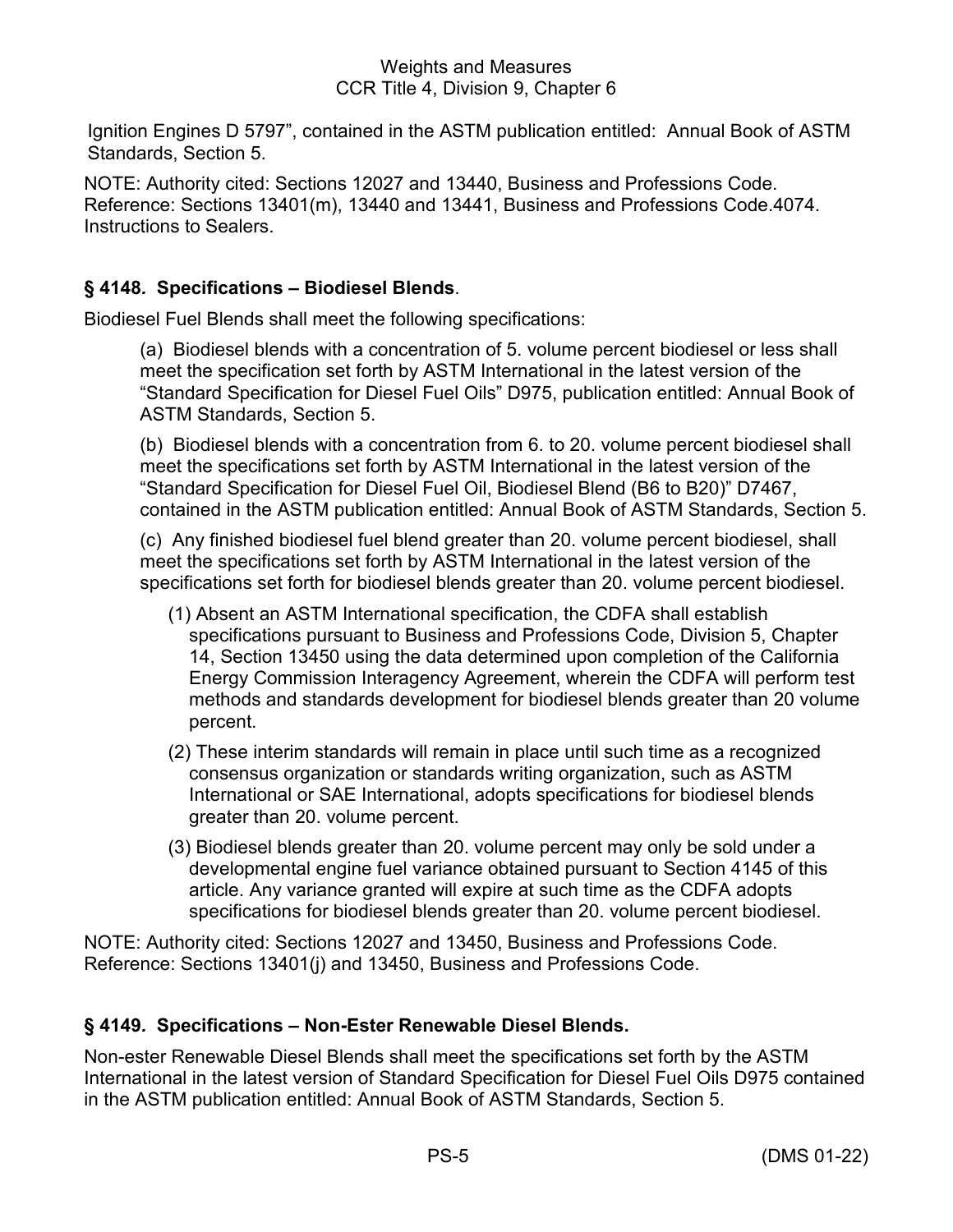NOTE: Authority cited: Sections 12027 and 13450, Business and Professions Code. Reference: Sections 13401(j) and 13450, Business and Professions Code

## **Article 6. Engine Oil Labeling and Exemptions**

## <span id="page-9-0"></span>**§ 4150. Labeling.**

In addition to the requirements of Section 13482, Business and Professions Code, the label of each container of motor oil products shall contain the SAE/API Service Classification in letters not less than one-eighth inch (3.18 mm) in height.

NOTE: Authority cited: Sections 12027 and 12609, Business and Professions Code. Reference: Section 13482, Business and Professions Code.

## <span id="page-9-1"></span>**§ 4151. Exemptions - Prediluted Oil.**

Prediluted oil intended only for mixture with gasoline or other motor fuel in a two-cycle engine is exempt from the following requirements of the Business and Professions Code:

- (a) Section 13460(b) Flash Points for the Various SAE Classifications;
- (b) Section 13460(a) Service Classifications SAE J183;
- (c) Section 13480(b) Viscosity Grade Classification Number;
- (d) Section 13482 SAE/API Service Classification Markings on Containers.

NOTE: Authority cited: Sections 12027 and 12609, Business and Professions Code. Reference: Sections 13460, 13480 and 13482, Business and Professions Code.

## <span id="page-9-2"></span>**§ 4152. Tolerances.**

The ratio of gasoline to motor oil or to motor oil solvent mixture, as required by Sections 13480 and 13490(b) of the Business and Professions Code, shall be within plus or minus 10 percent of the stated ratio on the dispenser.

NOTE: Authority cited: Sections 12027 and 12609, Business and Professions Code. Reference: Sections 13480 and 13490, Business and Professions Code.

## **Article 7. Labeling and Specifications of Engine Coolants**

## <span id="page-9-4"></span><span id="page-9-3"></span>**§ 4160. Definitions Used in This Article.**

(a) "Engine Coolant" means any substance or preparation, regardless of its origin, intended to be diluted before use as the cooling medium in the cooling system of an internal combustion engine to provide protection against freezing, overheating, and corrosion of the cooling system, or any product intended to be diluted before use which is labeled to indicate or imply that it will prevent freezing or overheating of the cooling system of an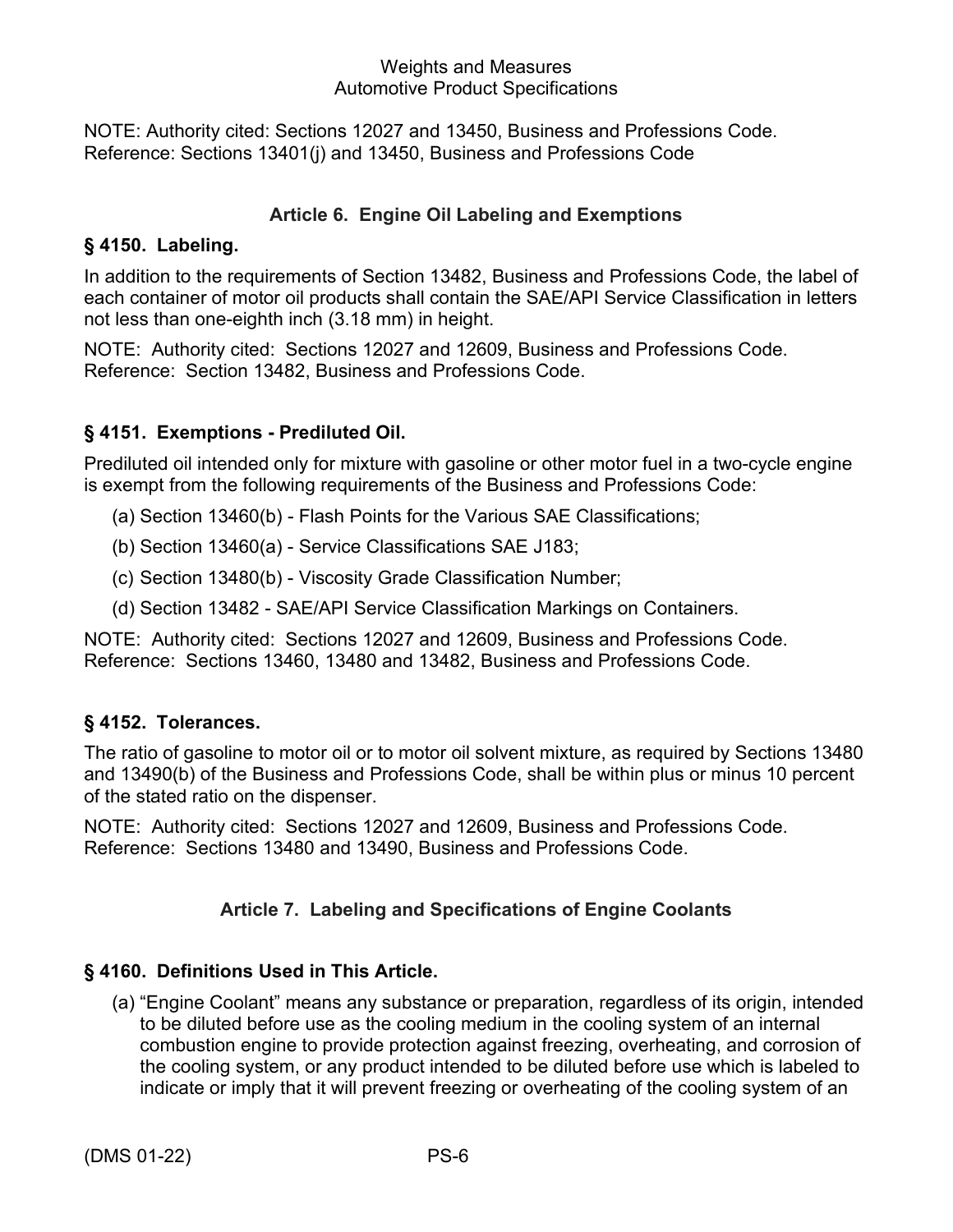internal combustion engine. The term "engine coolant", as used in this article, also means "antifreeze."

- (b) "Prediluted Engine Coolant" means any substance or preparation, regardless of its origin, intended or labeled for use full strength as the cooling medium or as a top off in the cooling system of an internal combustion engine to provide supplemental protection against freezing, overheating, and corrosion of the cooling system. The term "prediluted engine coolant", as used in this article, also means "prediluted antifreeze."
- (c) "Recycled Engine Coolant" means engine coolant that contains recycled ingredients.
- (d) "Recycled Prediluted Engine Coolant" means prediluted engine coolant that contains recycled ingredients.
- (e) "Virgin Engine Coolant" means engine coolant that does not contain recycled or reconditioned ingredients.
- (f) "Virgin Prediluted Engine Coolant" means prediluted engine coolant that does not contain recycled or reconditioned ingredients.
- (g) "Reconditioned Engine Coolant" means recycled prediluted engine coolant produced from prediluted engine coolant that has been removed from a vehicle, reconditioned and is intended to be returned to the same vehicle.

NOTE: Authority cited: Section 12027, Business and Professions Code. Reference: Sections 13700, 13710(a) and 13713, Business and Professions Code.

## **§ 4161. Labeling.**

In addition to the requirements of Section 13711(a) and (b), Business and Professions Code, the label of each container of engine coolant, prediluted engine coolant, recycled engine coolant, and recycled prediluted engine coolant shall bear a distinctive brand name in letters not less than one-eighth inch (3.18 mm) in height. Additionally, each container packaged after January 1, 2003, shall clearly identify the applicable American Society for Testing and Materials (ASTM) Standard Designation which the product meets.

NOTE: Authority cited: Sections 12027 and 12609, Business and Professions Code. Reference: Sections 13700 and 13711(a) (b), Business and Professions Code.

## **§ 4162. Specifications - Glycol Base Virgin Engine Coolant and Virgin Prediluted Engine Coolant for Automobiles and Light Duty Service.**

Glycol base virgin engine coolant and virgin prediluted engine coolant for use in automobiles and light duty service shall meet the specifications set forth by the American Society for Testing and Materials (ASTM) in the Standard Specifications for Glycol Base Engine Coolant for Automobiles and Light Duty Service D 3306-00a. In addition, the reserve alkalinity of virgin engine coolants shall not be less than 10.0 mL of .1N hydrochloric acid and virgin prediluted engine coolants shall not be less than 5.0 mL of .1N hydrochloric acid when tested by ASTM procedure D 1121-98.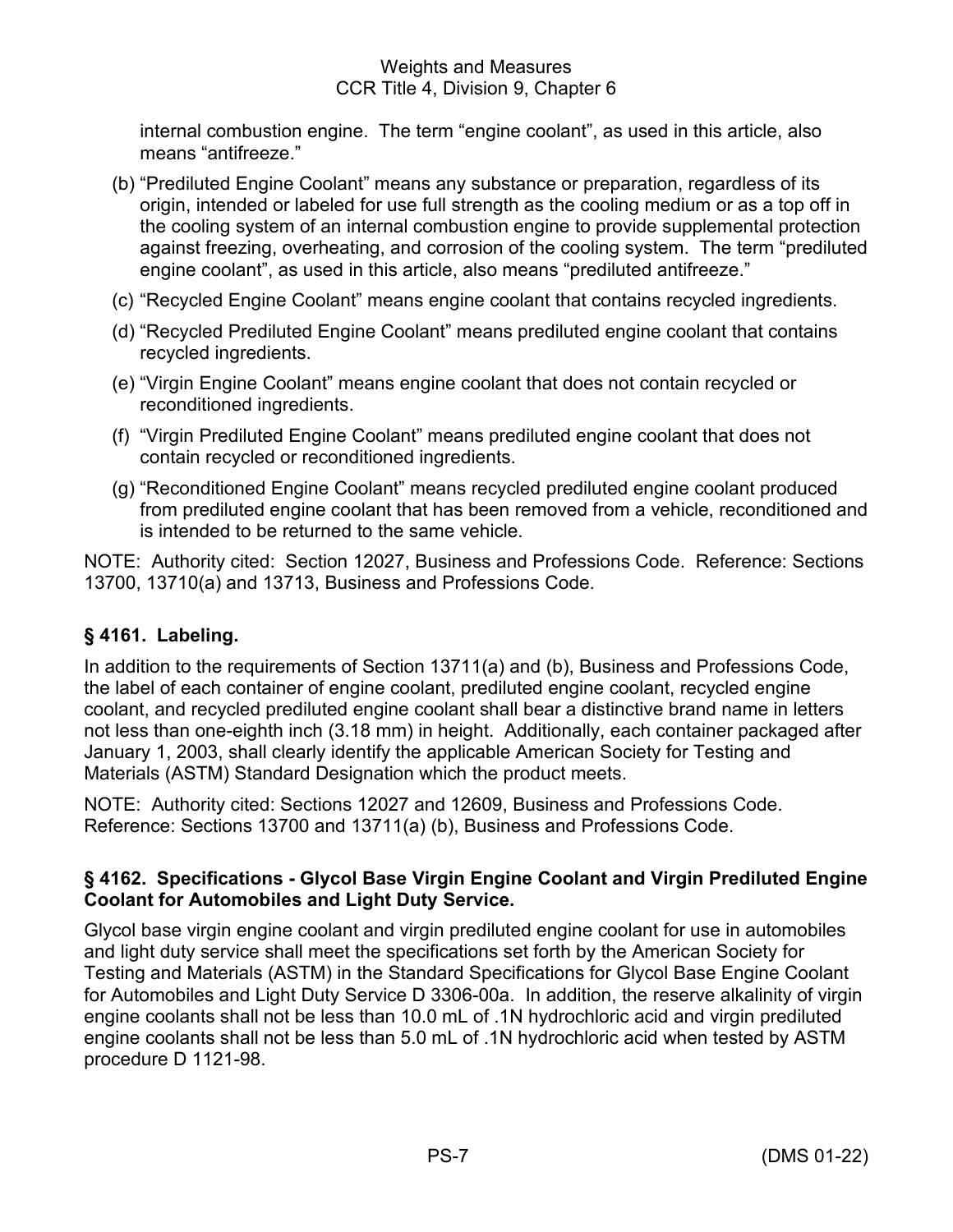NOTE: Authority cited: Sections 12027, and 13710(a), Business and Professions Code. Reference: Sections 13710(a) and 13713, Business and Professions Code.

## <span id="page-11-0"></span>**§ 4163. Specifications – Recycled Glycol Base Engine Coolant for Automobiles and Light Duty Service.**

Glycol base recycled engine coolant for use in automobiles and light duty service shall meet the specifications set forth by the American Society for Testing and Materials (ASTM) in the Standard Specification for Recycled Glycol Base Engine Coolant for Automobiles and Light Duty Service D 6472-00. In addition, the reserve alkalinity shall not be less than 10.0 mL of .1N hydrochloric acid when tested by ASTM procedure D 1121-98.

NOTE: Authority cited: Sections 12027 and 13710(a), Business and Professions Code. Reference: Sections 13710(a) and 13713, Business and Professions Code.

## <span id="page-11-1"></span>**§ 4164. Specifications - Recycled and Reconditioned Glycol Base Prediluted Engine Coolant for Automobiles and Light Duty Service.**

Glycol base recycled prediluted engine and reconditioned engine coolant for use in automobiles and light duty service shall meet the specifications set forth by the American Society for Testing and Materials (ASTM) in the Standard Specification for Recycled Prediluted Aqueous Glycol Base Engine Coolant (50 Volume % Minimum) for Automobile and Light Duty Service D6471-99. In addition, the reserve alkalinity shall not be less than 5.0 mL of .1N hydrochloric acid when tested by ASTM procedure D 1121-98.

NOTE: Authority cited: Sections 12027 and 13710(a), Business and Professions Code. Reference: Sections 13710(a) and 13713, Business and Professions Code.

## <span id="page-11-2"></span>**§ 4165. Exemptions - Reserve Alkalinity.**

The Department may exempt any engine coolant, prediluted engine coolant, recycled engine coolant, recycled prediluted engine coolant or reconditioned engine coolant formulation from the reserve alkalinity requirement if the manufacturer, packer, seller, or distributor presents test data showing that the formulation meets the performance requirements specified for the Standard Test Methods for: "Corrosion Test for Engine Coolants in Glassware" - ASTM D 1384-7a, "Simulated Service Corrosion Testing of Engine Coolants" - ASTM D-2570-96, and "Corrosion of Aluminum Alloys in Engine Coolants Under Heat - Rejecting Conditions" - ASTM D 4340 96.

NOTE: Authority cited: Section 12027, Business and Professions Code. Reference: Sections 13710(a) and 13713, Business and Professions Code.

## <span id="page-11-3"></span>**§ 4166. Variance from Chloride Standard - Specifications for Recycled Engine Coolant.**

The Department may grant a variance for recycled engine coolant from the chloride standard contained in the ASTM specification referenced in Section 4163, if the engine coolant producer or manufacturer of the engine coolant recycling system provides test data that the recycled engine coolant meets all the following conditions: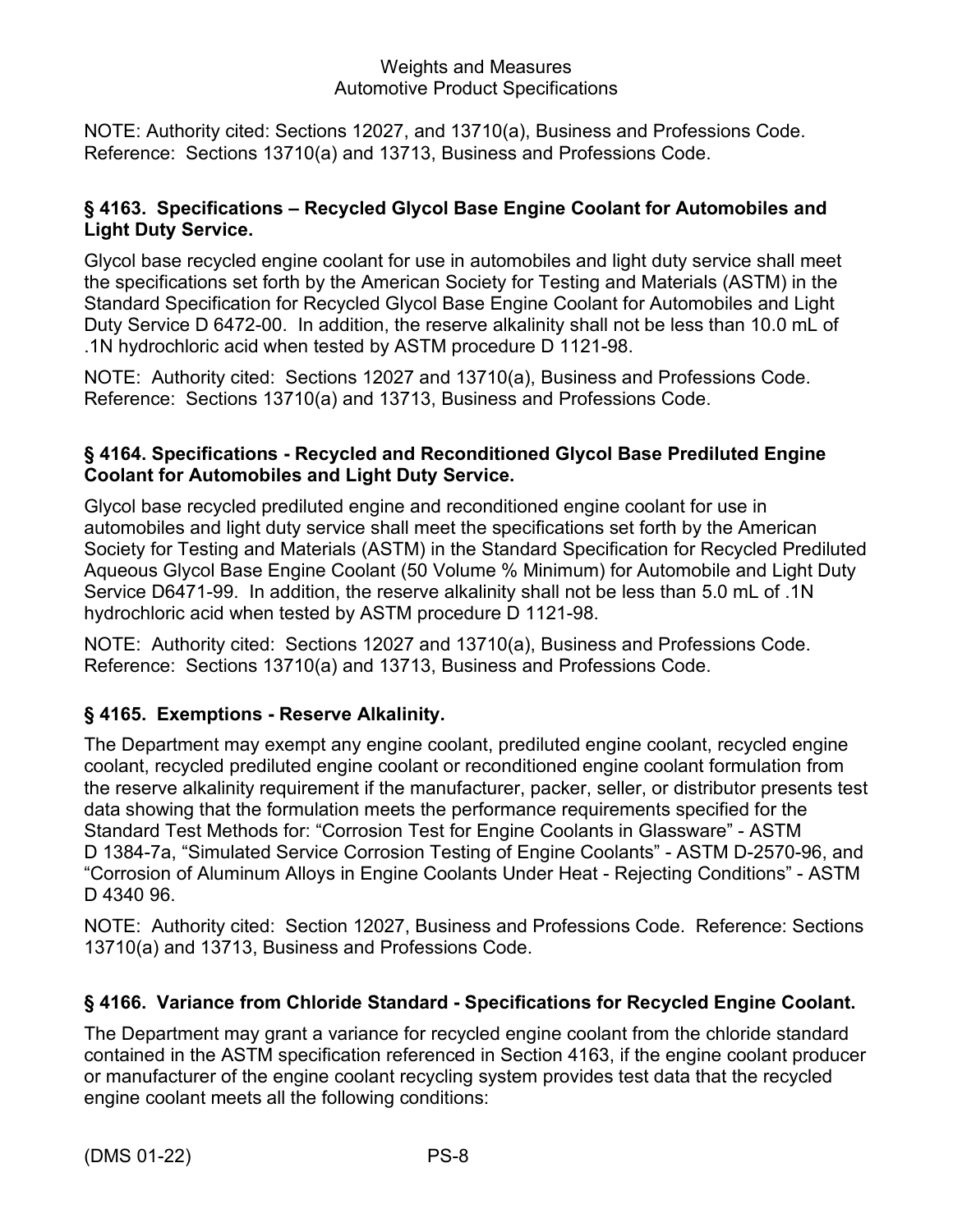(a) The chloride content is less than one hundred fifty parts per million (150 ppm);

The recycled engine coolant meets all other requirements as specified in Section 4163;

- (c) The recycled engine coolant, when tested in accordance with Annex 3 of ASTM D 6472 00 shall visually provide a similar or smaller amount of precipitate when compared to the results obtained when testing the reference coolant specified in Annex 2 of ASTM D 6472-00;
- (d) The recycled engine coolant shows a Protection Potential,  $E_G$ , of greater (more positive) than or equal to -400 mV v SHE (standard hydrogen electrode) when tested in accordance with the ASTM Standard Test Method for Repassivation Potential of Aluminum and Its Alloy by Galvanostatic Measurement D 6208-97.

Variances granted under this section shall remain in effect until January 1, 2003.

NOTE: Authority cited: Section 12027, Business and Professions Code. Reference: Sections 13710(a), 13710.5 and 13713, Business and Professions Code.

## <span id="page-12-0"></span>**§ 4167. Variance from Chloride Standard – Specifications for Recycled Prediluted Engine Coolant or Reconditioned Engine Coolant.**

The Department may grant a variance for recycled prediluted engine coolant from the chloride standard contained in the ASTM specifications referenced in Section 4164, if the engine coolant producer or manufacturer of the engine coolant recycling system provides test data that the recycled prediluted engine coolant or reconditioned engine coolant meets all the following conditions:

- (a) The chloride content is less than one hundred fifty parts per million (150 ppm);
- (b) The recycled prediluted engine coolant meets all other requirements as specified in Section 4164;
- (c) The recycled prediluted engine coolant, when tested in accordance with Annex 3 of ASTM D 6471-99 shall provide a similar or smaller amount of precipitate when compared to the results obtained when testing the reference coolant specified in Annex 2 of ASTM D 6471-99;
- (d) The recycled prediluted engine coolant shows a Protection Potential, EG, of greater (more positive) than or equal to -400 mV v SHE (standard hydrogen electrode) when tested in accordance with ASTM Standard Test Method for Repassivation Potential of Aluminum and Its Alloys by Galvanostatic Measurement D 6208-97. The test solution shall be prepared as follows: Mix 50 volume percent of the recycled prediluted engine coolant or reconditioned engine coolant with 25 volume percent corrosive water (as specified in ASTM D 6208-97) and 25 percent volume deionized water at room temperature.

Variances granted under this section shall remain in effect until January 1, 2003.

NOTE: Authority cited: Section 12027, Business and Professions Code. Reference: Sections 13710(a) and 13713, Business and Professions Code.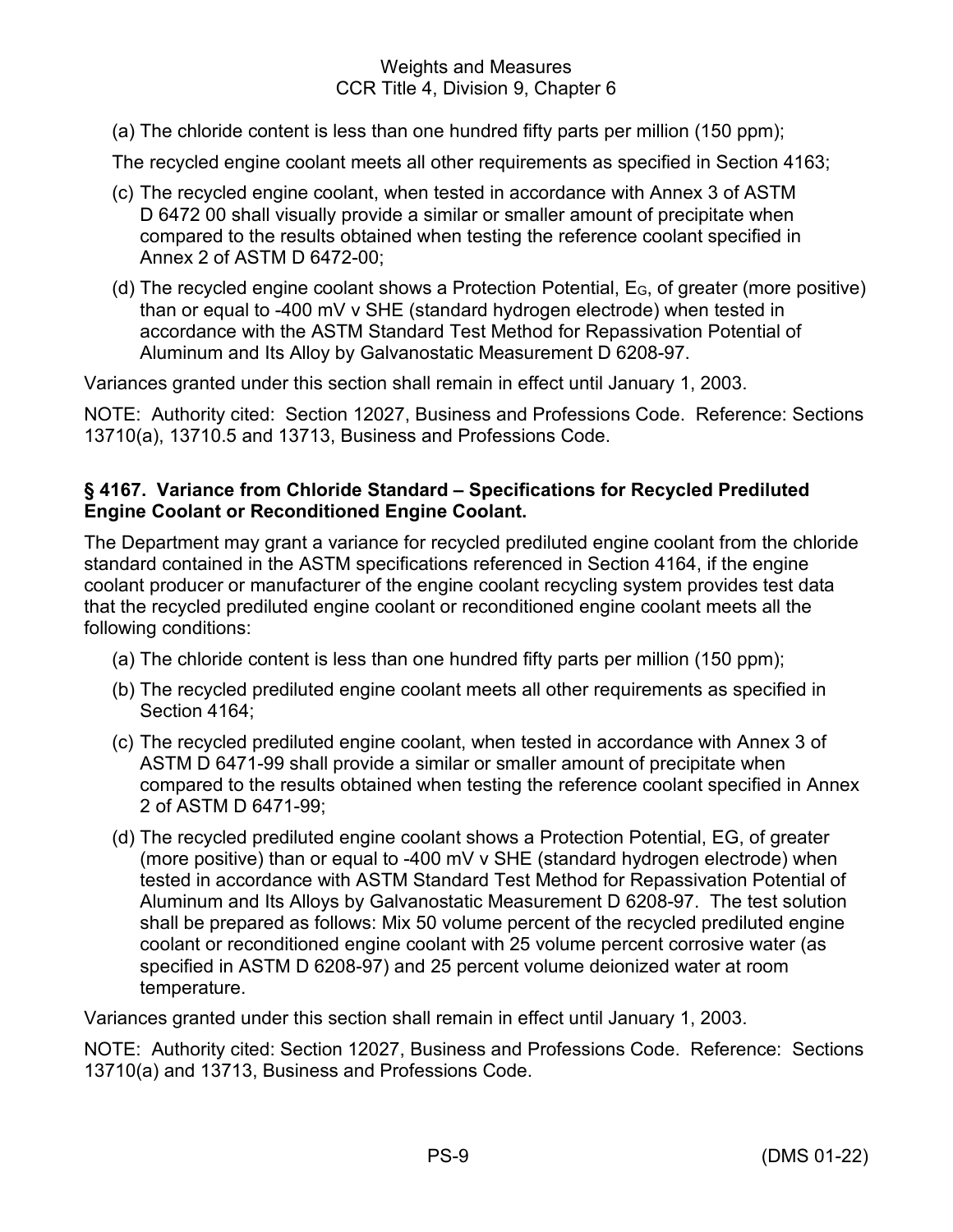## <span id="page-13-0"></span>**§ 4168. Availability of ASTM Standards and Test Procedures.**

The American Society for Testing and Materials (ASTM) product standards and test procedures incorporated by reference in this article, with the exception of ASTM D 3306-00a, are available in the 2000 version of the Annual Book of ASTM Standards, Volume 15.05. ASTM D 3306-00a, is only available as a separate publication until September 2001. After September 2001, ASTM D 3306-00a will be available in the 2001 version of the Annual Book of ASTM Standards, Volume 15.05. These documents are available from the American Society for Testing and Materials (ASTM) located at 100 Barr Harbor Drive, West Conshohocken, Pennsylvania 19428 2959.

NOTE: Authority cited: Section 12027, Business and Professions Code. Reference: Sections 13710(a) and 13713, Business and Professions Code.

## <span id="page-13-1"></span>**§ 4169. Evaluation of Test Results**

No adjustments for test precision or bias shall be applied in the evaluation of specifications established in this article for which repeatability, reproducibility, or bias statements have not been established.

- (a) Evaluation of Suspended Matter and Sediment in Engine Coolant and Recycled Engine Coolant. – Shake the engine coolant to insure a homogeneous mixture and combine 140 mL of this mixture with 60 mL of deionized water at room temperature. Immediately pour the blended mixture into a 250 mL Griffin beaker and allow it to stand at room temperature undisturbed for 24 hours. Visually examine the blend for suspended matter and sediment. A flashlight or other similar source of illumination shall be used to aid in the evaluation. The mixture shall not contain visually identifiable suspended matter or sediment.
- (b) Evaluation of Suspended Matter and Sediment in Prediluted Engine Coolant and Prediluted Recycled Engine Coolant. - Shake the prediluted engine coolant to insure a homogeneous mixture. Immediately pour 200 mL of the mixture into a 250 mL Griffin beaker and allow it to stand at room temperature undisturbed for 24 hours. Visually examine the blend for suspended matter and sediment. A flashlight or other similar source of illumination shall be used to aid in the evaluation. The mixture shall not contain visually identifiable suspended matter or sediment.

NOTE: Authority cited: Section 12027, Business and Professions Code. Reference: Sections 13710(a) and 13713, Business and Professions Code.

## <span id="page-13-2"></span>**§ 4170. Verification of Claim for Recycled Engine Coolant.**

Any distributor, manufacturer, producer, or seller of recycled engine coolant which has a chloride ion concentration greater than 25 parts per million (ppm) or a sulfate ion concentration greater than 100 ppm shall provide, upon request of a duly authorized representative of the Department, fleet testing results as specified in ASTM D 6472-00. Any product for which test results are not provided to the Department within 30 days of request shall be deemed adulterated. Verification of fleet testing data by a manufacturer of an engine coolant recycling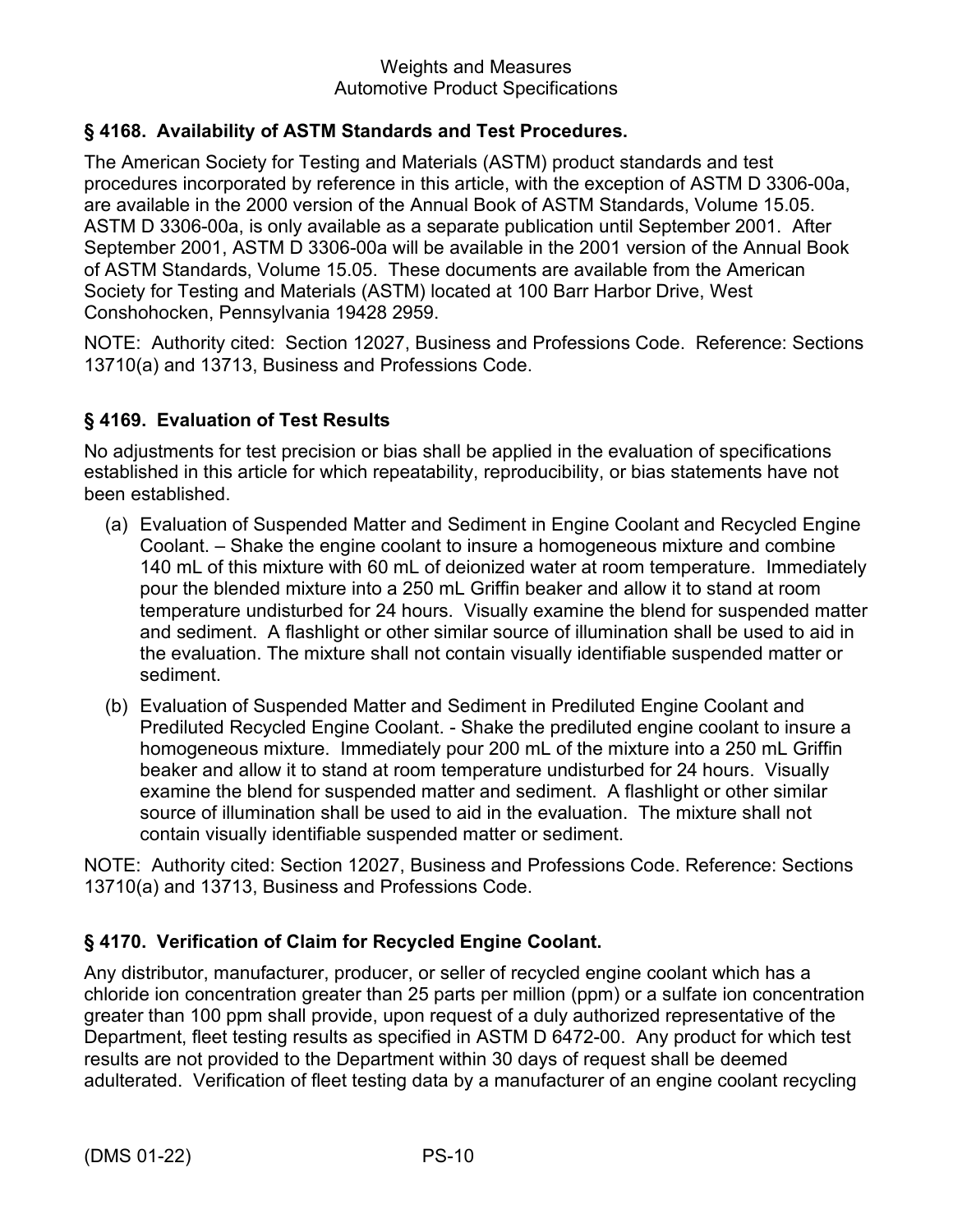system is prima facie evidence that the product produced using the same equipment, technique and formulation meets the fleet testing requirements in ASTM D 6472-00.

NOTE: Authority cited: Section 12027, Business and Professions Code. Reference: Sections 13710(a) and 13713, Business and Professions Code.

## <span id="page-14-0"></span>**§ 4171. Verification of Claim for Recycled Prediluted Engine Coolant or Reconditioned Engine Coolant.**

Any distributor, manufacturer, producer, or seller of recycled prediluted engine coolant or reconditioned engine coolant which has a chloride ion concentration greater than 33 parts per million (ppm) or a sulfate ion concentration greater than 140 ppm shall provide, upon request of a duly authorized representative of the Department, fleet testing results as specified in ASTM D 6471-99. Any product for which test results are not provided to the Department within 30 days of request shall be deemed adulterated. Verification of fleet testing data by a manufacturer of an engine coolant recycling system is prima facie evidence that the product produced using the same equipment, technique and formulation meets the fleet testing requirements in ASTM D 6471-99.

NOTE: Authority cited: Section 12027, Business and Professions Code. Reference: Sections 13710(a) and 13713, Business and Professions Code.

## <span id="page-14-2"></span><span id="page-14-1"></span>**§ 4172. - 4175. Repealed 8-16-02**

## **Article 8. Hydrogen Fuel**

## <span id="page-14-3"></span>**§ 4180. Definitions Used in This Article**

- (a) "Fuel Cell" means an electrochemical energy conversion device in which fuel and an oxidant react to generate electricity without any consumption, physical or chemical, of its electrodes or electrolytes.
- (b) "Internal Combustion Engine" means a device used to generate power by converting chemical energy bound in the fuel via spark-ignition or compression ignition combustion into mechanical work to power a vehicle or other device.
- (c) "Hydrogen Fuel" means a fuel composed of molecular hydrogen intended for consumption in a surface vehicle or electricity production device with an internal combustion engine or fuel cell.

NOTE: Authority cited: Sections 12027 and 13446, Business and Professions Code. Reference: Sections 13401(c), 13401(h), 13401(i), 13401(m), 13401(r), 13413(a) and 13595(a), Business and Professions Code.